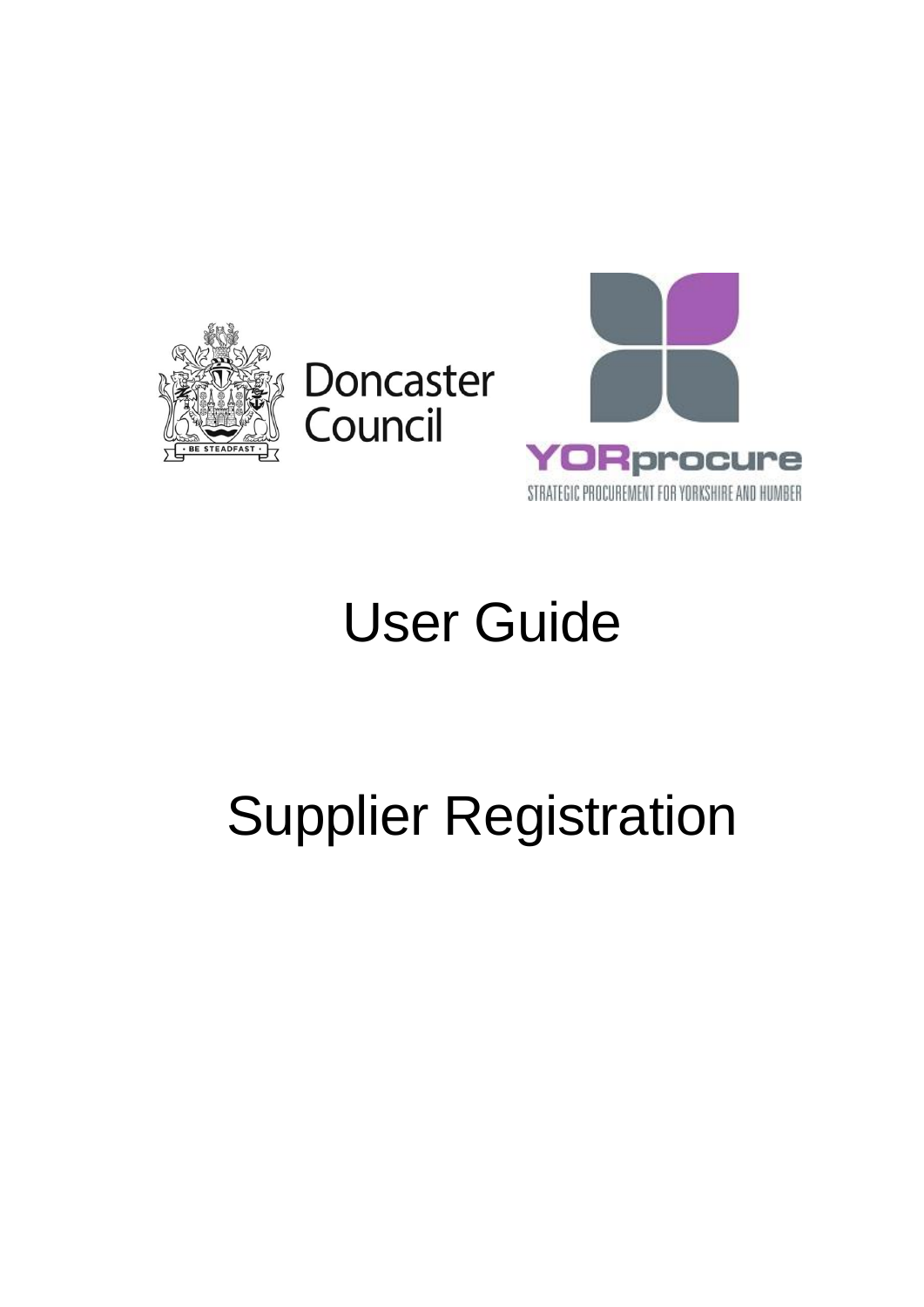## **Introduction**

This user guide will explain how to register on Doncaster Council's eTendering system, YORtender.

## **Instructions**

1. Navigate to the portal log in screen using the URL below: <https://uk.eu-supply.com/login.asp?B=YORTENDER>



2. Click on 'New supplier registration'. You will be presented with the screen in the following screenshot.

| <b>YOR</b>                                                                                                                                                                        |                                                                 |                          | <b>U</b> Close |
|-----------------------------------------------------------------------------------------------------------------------------------------------------------------------------------|-----------------------------------------------------------------|--------------------------|----------------|
| Supplier registration                                                                                                                                                             |                                                                 |                          |                |
| <b>Instructions</b>                                                                                                                                                               | [RegistrationForm]                                              |                          |                |
| If you are unsure about your company registration please<br>contact support at uksupport@eu-supply.com                                                                            | <b>GENERAL COMPANY INFORMATION</b>                              |                          |                |
| <b>Company Contact Information</b><br>Company Contact Information must be supplied. This is                                                                                       | Type of organisation *<br>-- Select Type of Organisation $\sim$ |                          |                |
| the primary contact information Authorities will use to<br>contact a company. It is recommended that you provide the<br>company general contact details e.g. sales@abc.com.       | Company name * @                                                |                          |                |
| <b>Administrator information</b><br>These are the details of the Administrator. If the user<br>details are the same as the Company contact information                            | Organisation no (or VAT) * @                                    |                          |                |
| then click on the "Copy from above" button. Otherwise<br>enter information manually. It is important that the email<br>address is correct as this will be the address used by the | DUNS Code @                                                     | Is SME <sup>O</sup><br>Π |                |
| system to send alerts and messages.                                                                                                                                               | Address * @                                                     | Postal code <sup>o</sup> |                |
|                                                                                                                                                                                   | City *                                                          | Country *                |                |
|                                                                                                                                                                                   |                                                                 | No value selected        |                |
|                                                                                                                                                                                   | Description of business Max 500 characters *                    |                          |                |
|                                                                                                                                                                                   |                                                                 |                          |                |
|                                                                                                                                                                                   |                                                                 |                          |                |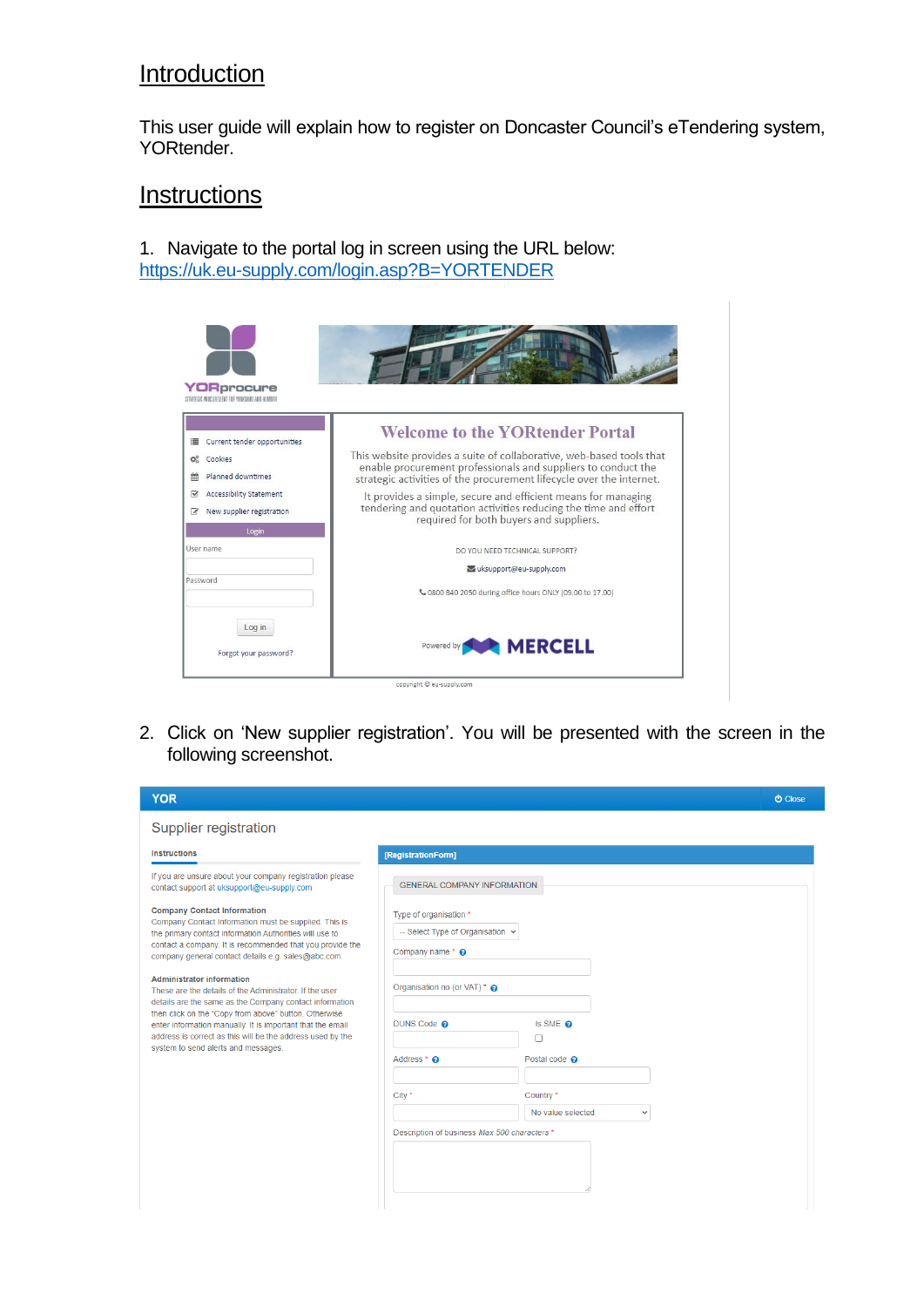3. Using the following table as guidance complete the fields in the 'General Company Information' section.

| Field                    | Guidance                                                   |
|--------------------------|------------------------------------------------------------|
| Type of organisation     | Using the dropdown box select the option which applies     |
|                          | to your organisation.                                      |
| Company name             | Enter the legally registered name of your organisation.    |
| Organisation no (or VAT) | Enter your company registration or VAT number. If          |
|                          | neither are applicable enter 'N/A'.                        |
| <b>DUNS</b> code         | Leave this field blank if you do not have a DUNS code.     |
|                          | A DUNS code is a unique reference number which             |
|                          | apply for via this website:<br>businesses can              |
|                          | https://www.dnb.co.uk/duns-number/lookup/request-a-        |
|                          | duns-number.html                                           |
| <b>Is SME</b>            | Tick this box if your organisation is classed as an SME    |
|                          | (Small or Medium sized Enterprise).                        |
| <b>Address</b>           | Enter the legally registered address of your organisation. |
| Postal code              | Enter the post code of your address.                       |
| City                     | Enter the town or city of your address.                    |
| Country                  | Using the dropdown box select which country your           |
|                          | organisation is registered in.                             |
| Description of business  | Enter a brief description of the goods and services        |
|                          | provided by your organisation.                             |

Once completed the fields should look similar to the following screenshot.

| <b>YOR</b>                                                                                                       |                                                                                                      |                                         | <b>む Close</b> |
|------------------------------------------------------------------------------------------------------------------|------------------------------------------------------------------------------------------------------|-----------------------------------------|----------------|
| Supplier registration                                                                                            |                                                                                                      |                                         |                |
| <b>Instructions</b>                                                                                              | [RegistrationForm]                                                                                   |                                         |                |
| If you are unsure about your company registration please<br>contact support at uksupport@eu-supply.com           | <b>GENERAL COMPANY INFORMATION</b>                                                                   |                                         |                |
| <b>Company Contact Information</b><br>Company Contact Information must be supplied. This is                      | Type of organisation *                                                                               |                                         |                |
| the primary contact information Authorities will use to                                                          | <b>Private Company</b>                                                                               | $\checkmark$                            |                |
| contact a company. It is recommended that you provide the<br>company general contact details e.g. sales@abc.com. | Company name $*$ $\Theta$                                                                            |                                         |                |
| <b>Administrator information</b>                                                                                 | Doncaster Test Company Ltd                                                                           |                                         |                |
| These are the details of the Administrator. If the user                                                          | Organisation no (or VAT) * @                                                                         |                                         |                |
| details are the same as the Company contact information<br>then click on the "Copy from above" button. Otherwise | 123123123                                                                                            |                                         |                |
| enter information manually. It is important that the email                                                       | DUNS Code @                                                                                          | $Is SME$ <sup><math>\Omega</math></sup> |                |
| address is correct as this will be the address used by the<br>system to send alerts and messages.                | 202020202                                                                                            | ✔                                       |                |
|                                                                                                                  | Address * @                                                                                          | Postal code <sup>O</sup>                |                |
|                                                                                                                  | Civic Office, Waterdale                                                                              | <b>DN1 3BU</b>                          |                |
|                                                                                                                  | City *                                                                                               | Country *                               |                |
|                                                                                                                  | <b>Doncaster</b>                                                                                     | <b>United Kingdom</b><br>$\checkmark$   |                |
|                                                                                                                  | Description of business Max 500 characters *                                                         |                                         |                |
|                                                                                                                  | This is a test company created in the training system<br>for the purpose of user guides and testing. |                                         |                |
|                                                                                                                  |                                                                                                      |                                         |                |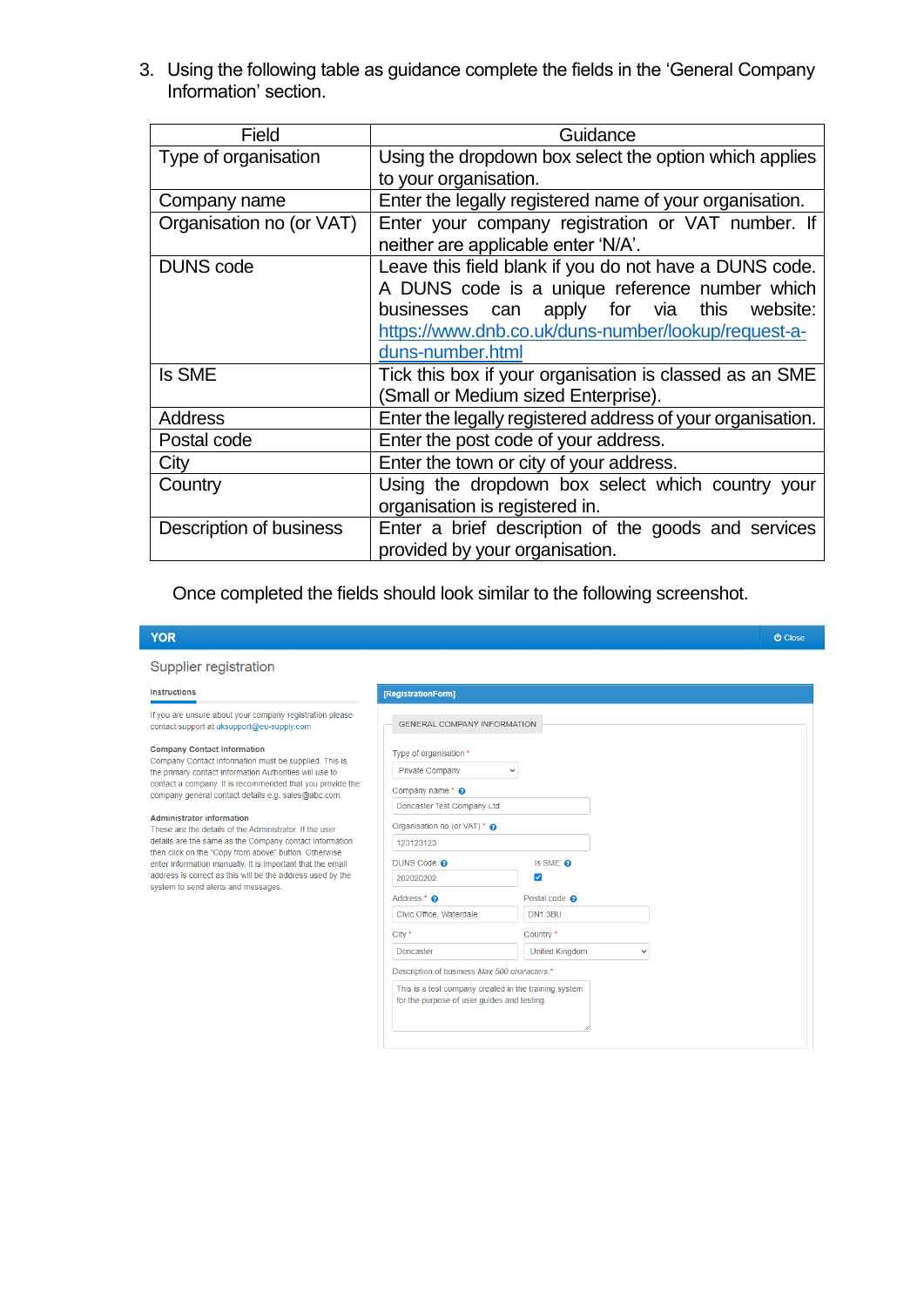4. Move on to the 'Company Contact Information' section and complete the fields using the guidance in the following table.

| Point of contact * @    |                         |
|-------------------------|-------------------------|
|                         |                         |
| Phone type *            | Phone (+44 1 7654321) * |
| Default<br>$\checkmark$ | $+44$                   |

| Field            | Guidance                                                 |
|------------------|----------------------------------------------------------|
| Point of contact | Enter the name of the person who will be the main        |
|                  | contact for your organisation.                           |
| Phone type       | Using the dropdown box enter the type of telephone       |
|                  | number you will be entering.                             |
| Phone            | Enter the telephone number of the main point of contact  |
|                  | for your organisation.                                   |
| Email            | Enter the email address of the main point of contact for |
|                  | your organisation.                                       |

Once completed the fields should look similar to the following screenshot.

| Point of contact * @           |                               |             |
|--------------------------------|-------------------------------|-------------|
| John Smith                     |                               |             |
| Phone type *                   | Phone (+44 1 7654321) *       |             |
| Work                           | +44 1 7654321<br>$\checkmark$ |             |
| Email *                        |                               |             |
| john.smith@doncastertest.co.uk |                               | <b>Test</b> |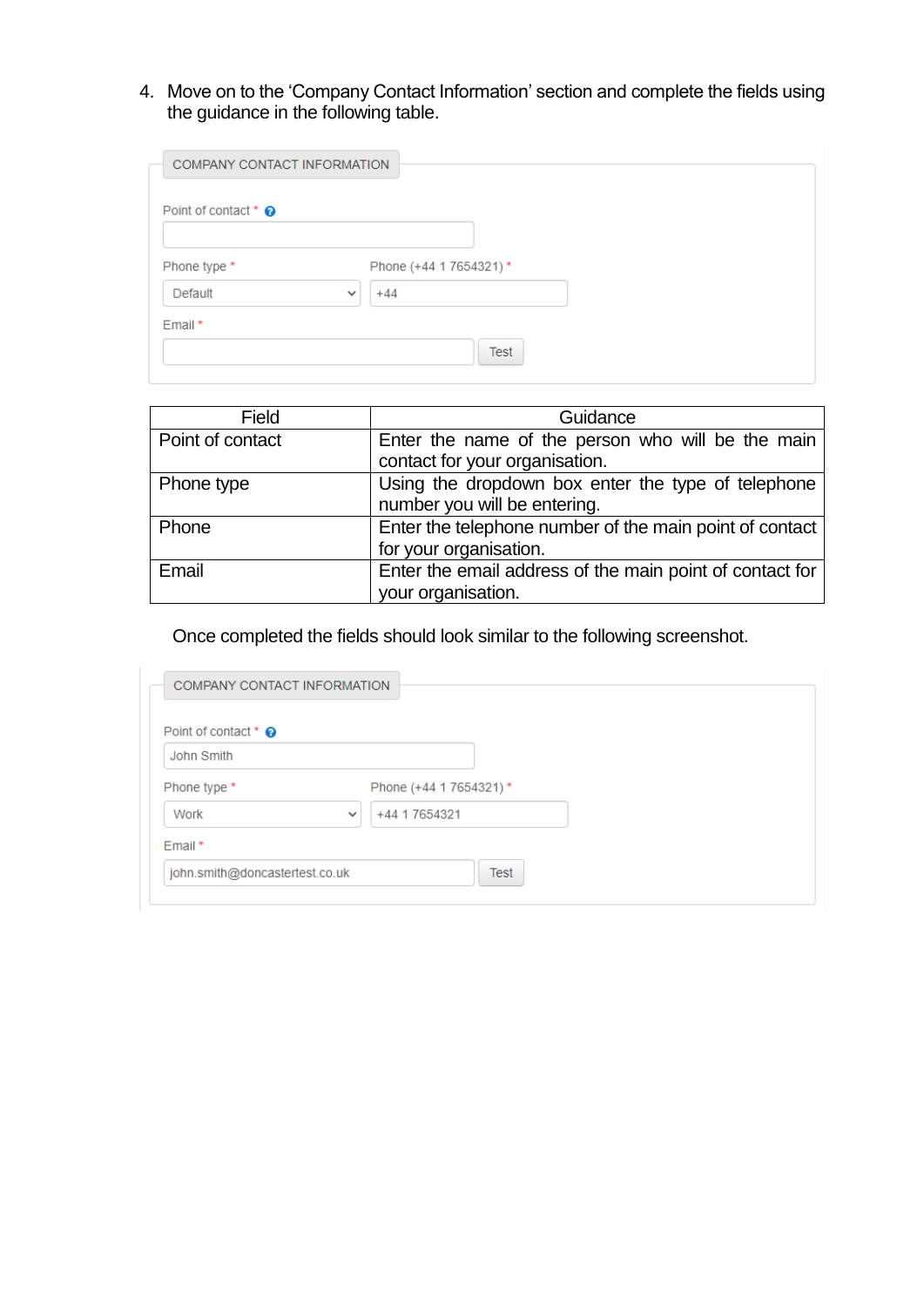5. Move on to the 'Company Administrator Information' section and complete the fields using the guidance in the following table.

The company administrator may be the same person as the main point of contact. If this is the case click the 'Copy from above' button.

| COMPANY ADMINISTRATOR INFORMATION |                         |  |
|-----------------------------------|-------------------------|--|
| 色 Copy from above                 |                         |  |
| First name*                       | Last name*              |  |
|                                   |                         |  |
| Company Role/Work Area            |                         |  |
|                                   |                         |  |
| Phone type *                      | Phone (+44 1 7654321) * |  |
| Default<br>$\checkmark$           | $+44$                   |  |
| Email*                            |                         |  |
|                                   | Test                    |  |
| Preferred language *              |                         |  |
| No value selected<br>$\checkmark$ |                         |  |
|                                   |                         |  |

| Field                    | Guidance                                                  |
|--------------------------|-----------------------------------------------------------|
| First name               | Enter the first name of the person will administer your   |
|                          | <b>YORtender account.</b>                                 |
| Last name                | Enter the last name of the company adminstrator.          |
| <b>Company Role/Work</b> | Enter the role the company administor has within the      |
| Area                     | organisation.                                             |
| Phone type               | Using the dropdown box enter the type of telephone number |
|                          | you will be entering.                                     |
| Phone                    | Enter the telephone number of the company administrator.  |
| Email                    | Enter the email address of the coompany administrator.    |
| Preferred language       | Using the dropdown box select English as the preferred    |
|                          | language.                                                 |

Once completed the fields should look similar to the following screenshot.

| <sup>4</sup> Copy from above       |                               |  |
|------------------------------------|-------------------------------|--|
| First name*                        | Last name*                    |  |
| John                               | Smith                         |  |
| Company Role/Work Area             |                               |  |
| Owner                              |                               |  |
| Phone type *                       | Phone (+44 1 7654321) *       |  |
| <b>Work</b>                        | +44 1 7654321<br>$\checkmark$ |  |
| Email*                             |                               |  |
| daniel.winslow@doncastertest.co.uk | <b>Test</b>                   |  |
| Preferred language *               |                               |  |
| English                            | $\checkmark$                  |  |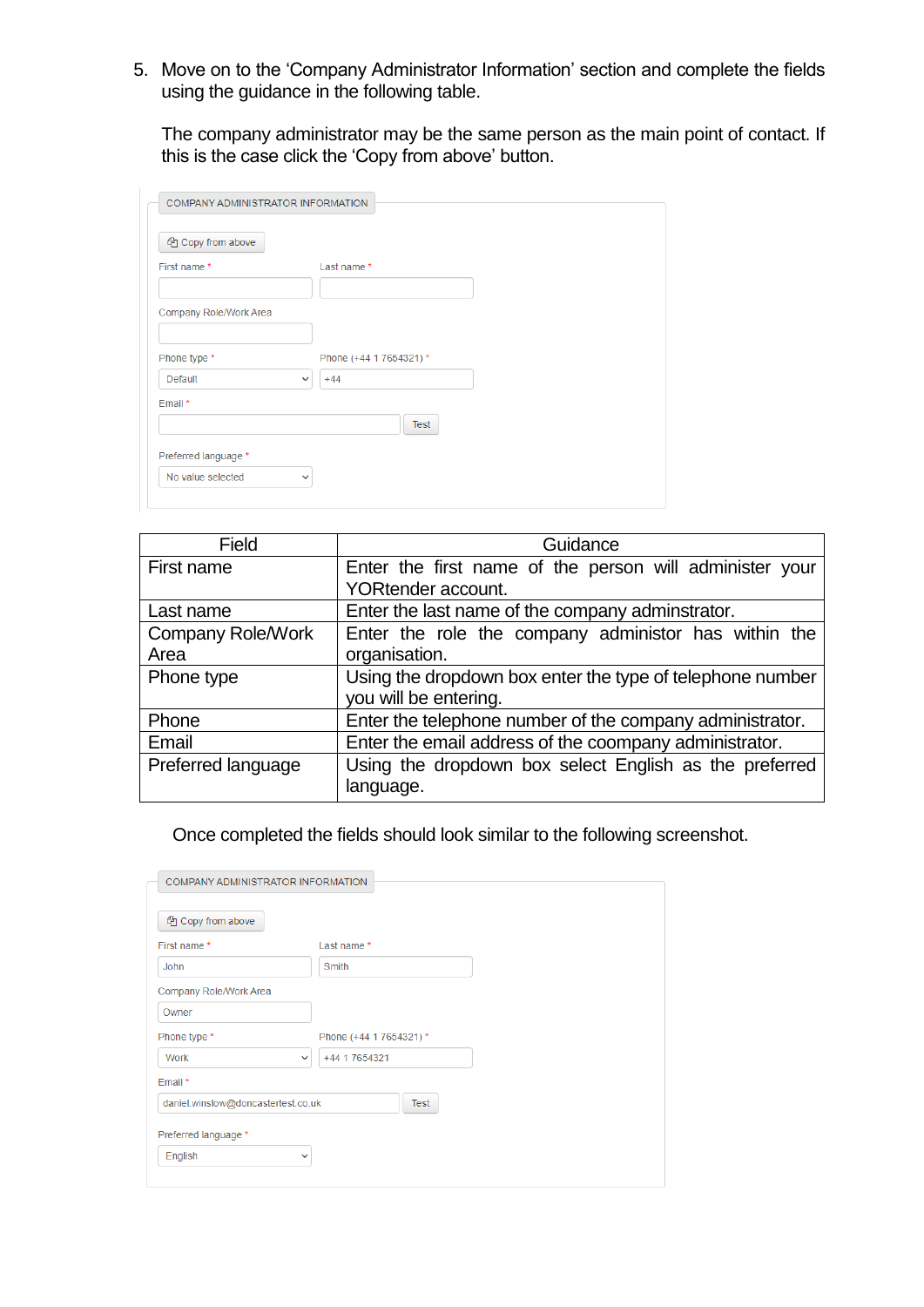6. Move on to the 'Company Administrator Credentials' section. These are the details of the person who will administer the YORtender account. Complete the fields using the guidance in the following table.

| COMPANY ADMINISTRATOR CREDENTIALS |                                                                                               |
|-----------------------------------|-----------------------------------------------------------------------------------------------|
| Username <sup>*</sup>             | A Passwords policy                                                                            |
|                                   | - Password can contain only alphabets a-z, A-Z and numbers 0-                                 |
| Password *                        | 9                                                                                             |
|                                   | • Password must be at least 6 characters long.<br>• Password must contain at least one letter |
|                                   | • Password must contain at least one number.                                                  |
| Confirm password *                |                                                                                               |
|                                   |                                                                                               |
|                                   |                                                                                               |

| Field            | Guidance                                                   |
|------------------|------------------------------------------------------------|
| Username         | Choose a username. This will be used to log in to your     |
|                  | YORtender account.                                         |
| Password         | Choose a password which meets the criteria of the adjacent |
|                  | password policy. This will be used to log in to your       |
|                  | YORtender account.                                         |
| Confirm password | Repeat the password you have entered in the 'Password'     |
|                  | field.                                                     |

Once completed the fields should look similar to the following screenshot.

| Usemame <sup>*</sup><br>John Smith Test<br>Password * | A Passwords policy<br>- Password can contain only alphabets a-z, A-Z and numbers 0-<br>9<br>• Password must be at least 6 characters long.<br>• Password must contain at least one letter |
|-------------------------------------------------------|-------------------------------------------------------------------------------------------------------------------------------------------------------------------------------------------|
| Confirm password *                                    | • Password must contain at least one number                                                                                                                                               |

7.

a. Move on to the 'Email addresses for alerts' section. This allows you to send alerts to employees within your organisation who do not have YORtender access.

| EMAIL ADDRESSES FOR ALERTS |                                                                                                                                                                      |
|----------------------------|----------------------------------------------------------------------------------------------------------------------------------------------------------------------|
| Add email                  | <b>O</b> Alert emails Please enter ALL the email addresses for<br>company users who you wish to receive email alerts regarding<br>tenders relevant to your business. |
|                            |                                                                                                                                                                      |